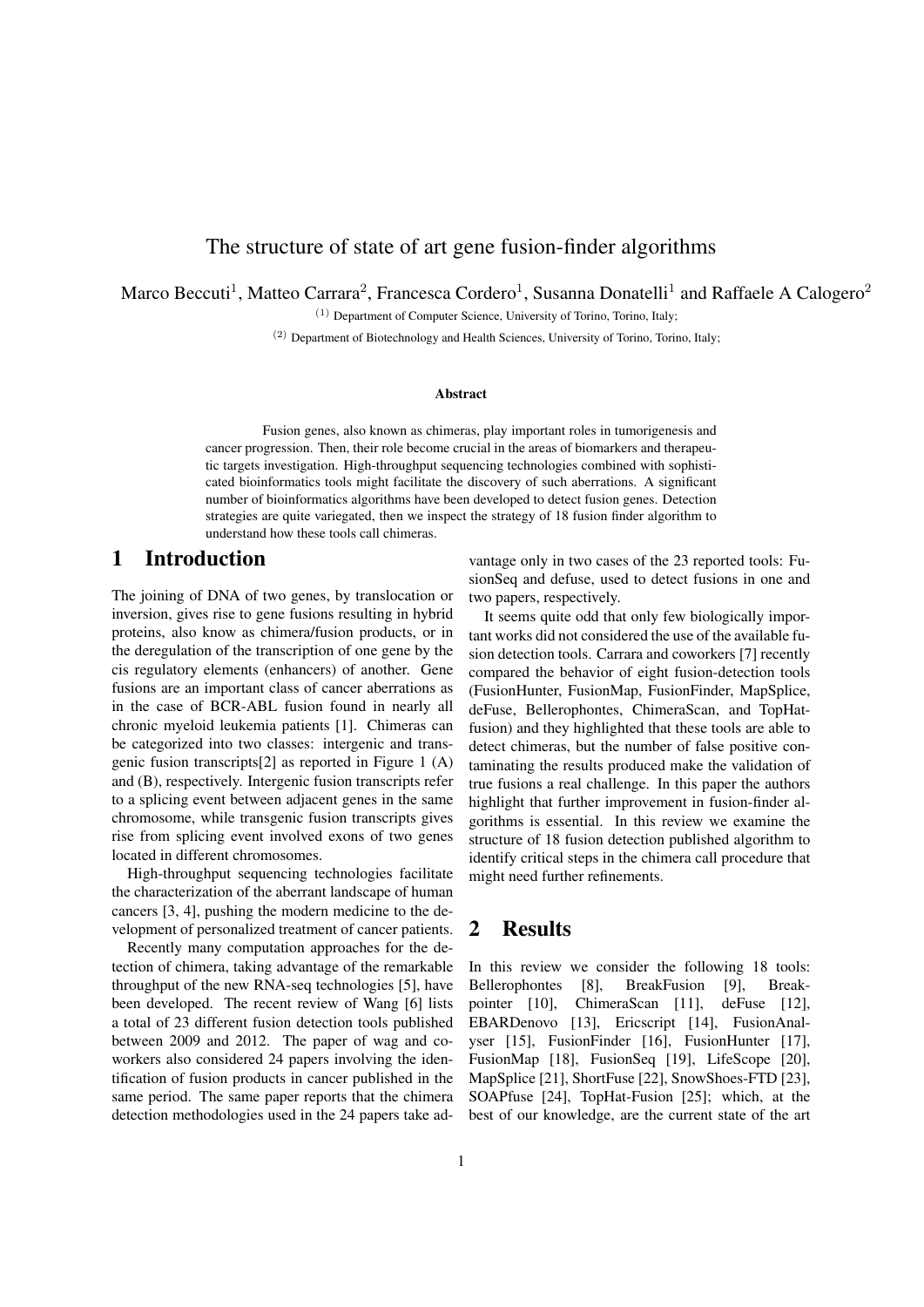chimera detection tools.

Before describing these fusion finder algorithms, we recall some terms used in the rest of this paper. RNAseq experiments generate a huge set of short reads which can be in two forms: *single-end* or *paired-end*. In the former case the sequencer reads only one of the two DNA fragment strand; while in the latter case both the forward and reverse strands of DNA fragment are sequenced, giving rise to a couple of mates, called pairedend read.

During the identification of the fusion boundaries (the positions where the nucleotide coordinates corresponding to the breakpoint of both genes involved in the fusion are discovered) it is possible to classify each read as either *spanning* or *encompassing*, reported in Figure 2. Spanning reads, derived from single-end or paired-end experiments, overlaps with a fusion product. Encompassing read, requires instead paired-end format, harbor a fusion boundary so that each read of the mate maps on a different gene of the fused gene couple. All gene fusion finder algorithms are composed by two phases: first, a mapping step is required to align the reads with respect to the reference specified by the algorithm. Then, a set of filters based on several biological or technical indications will be applied to reduce the set of putative fusion products. The considered tools can be classified according to their alignment strategies into four different macro-groups: *Whole paired-end*, *Pairedend + fragmentation*, *Direct fragmentation* and *statistical read distribution* as summarized in Table 2. The first two techniques requires paired-end reads since they exploit encompassing reads during the first alignment phase, while the last two can be applied on both the read formats.

The *whole paired-end* approach consists in two mapping steps. In the first step the reads are aligned to a reference using mapping tools as Bowtie [26] and BWA [27] and considering a limited number of mismatches. This step can be rise to some "discordant alignment", which occur when both mates have a unique alignments in the reference, but some features do not match the assumption of paired-end design. For example, the mate orientations are not correct or the distance among them do not match with the experiment advises. The discordant alignments are used to generate a set of putative fusion products which will be used as reference for the second alignment step where the unmapped reads are rescued. The resulting putative fusions are passed as input to a filtering step. The tools falling into this category are Breakfusion, Ericscript, deFuse, FusionAnalyser, FusionHunter, Fusion-Seq, ShortFuse, SOAPfuse and SnowShoes-FTD.

The *paired-end + fragmentation* approach proposes a first phase of mapping similar to the ones used in *whole paired-end* case. Then the second phase of alignment which exploits read fragmentation is performed. In details, the unmapped reads are fragmented and remapped with respect to the reference depending on the tool requirements. Note that using a fragmentation approach these algorithms are able to detect a higher number of junction-spanning reads which simplified the detection of the fusion junctions. Again, the putative fusions are passed as input to the filter step. Bellerophontes, ChimeraScan, LifeScope, TopHat-Fusion are part of this category.

Unlike the previous categories, the *direct fragmentation* approach generates immediately a set of fragmented reads, which will be used in the mapping phase on the reference genome. This approach makes use of the detection strength on the fusion junctions. Also the algorithms of this category propose a set of filters useful to select the real fusion products. The tools that can be classified in this macro-group are EBARDenovo, FusionFinder, FusionMap and MapSlice.

Finally, another approach is the *statistical read distribution* which identifies putative fusion products exploiting both local non-uniform read distribution and mapping signatures containing misalignment at the boundaries of insertions/deletions or more complex structural variants. Then, each putative fusion product is validated using the unmapped reads derived in the previous step. Only the putative fusion products associated with a number of reads greater than a threshold are selected as input to the filtering step.The only tool following this approach is Breakpointer.

All tools implement a final filter step to reduce and to validate the discovered fusion products. Table 2 summarizes the set of filters used by each fusion finder algorithm, described in the following.

*Paired-End Information Filters* verify the correct distance between the tags of a pair to validate the alignment on a fusion. This distance depends on the protocols used for the library preparation, and the tools can either take this information as input or infer it from the first alignment step. In both cases, reads mapping on the putative fusions at an excessive distance are filtered out. The tools including filters of this class are Bellerophontes, ChimeraScan, deFuse, FusionFinder and SOAPFuse.

*Anchor Length Filters* use the concept of "Anchor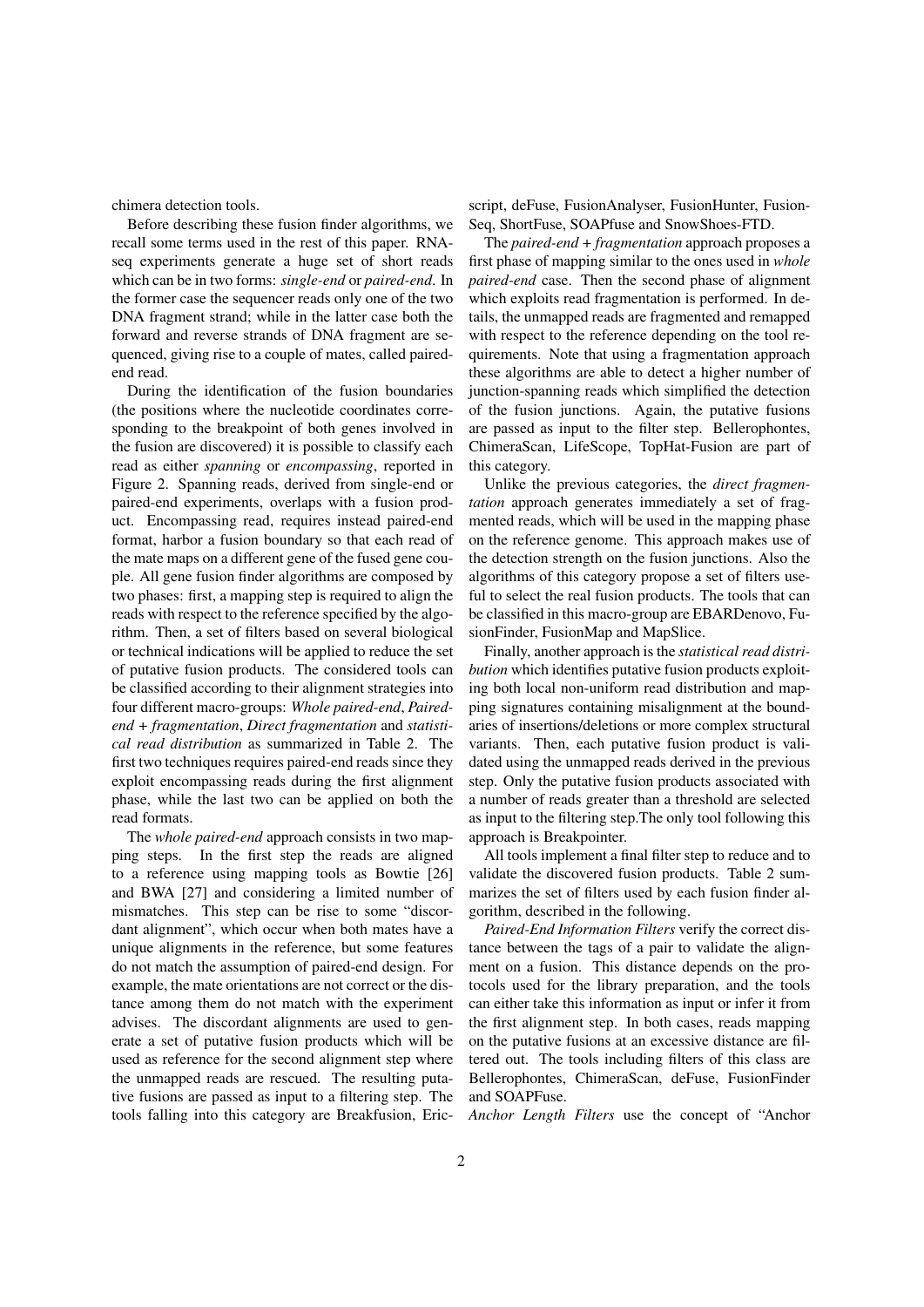length" (i.e. the number of nucleotides overlapping each side of a fusion junction) to evaluate the quality of junction-spanning reads associated with a fusion junction. Junction-spanning reads having at least one of the two anchor lengths below a threshold are interpreted as possible artifacts caused by mismatches or sequence similarity, and are removed. FusionHunter, ChimeraScan and TopHat-Fusion take advantage of this class of filters.

*Read Through Transcripts Filters* try to discover and remove RNA molecules formed by exons of adjacent genes, usually generated when the gene end is not recognized during the RNA elongation phase. Bellerophontes, FusionHunter, FusionAnalyser, FusionFinder, FusionMap, SnowShoes-FTD and TopHat-Fusion are the tools which use this class of filters.

*Junction Spanning Reads Filters* remove all the fusion products not supported by a number of spanning reads greater than a specified threshold. This class of filters is found in Bellerophontes, FusionHunter, FusionMap, ShortFuse, SnowShoes-FTD, SOAPFuse and TopHat-Fusion.

*PCR Artifact Filters* try to discover and remove all duplicated reads generated by the PCR amplification process, by the identification of clusters of reads of the same length with an identical alignment on the reference. Bellerophontes, FusionHunter, BreakPointer, EricScript, FusionMap and ShortFuse have an implementation of this class of filters.

*Homology Filters* remove all the putative fusions having a high number of reads on homologous or repetitive regions which can lead to multiple alignments. The tools belonging to this class of filters are Ericscript, Fusion-Analyser, FusionFinder, FusionSeq, SnowShoes-FTD, SOAPFuse and TopHat-Fusion.

*Scoring Filters* compute for each fusion a corresponding quality based on different metrics (e.g., entropy, base quality, etc.) so that all the candidates with quality lower than a threshold are discarded. BreakPointer, Ericscript, FusionMap, FusionSeq and ShortFuse are the tools which use a specific scoring method to filter putative fusion products.

*Reads Quality Filters* act on the available reads, actively removing all the paired reads with a score below a threshold, reducing the possibility of ambiguous alignments due to low sequencing quality. Reads qualities filter are used in FusionMap, FusionSeq, LifeScope and SnowShoes-FTD.

*Encompassing Reads Filters* remove all putative fusion products with a number of encompassing read pairs below a threshold. The three tools including this filtering step are Bellerophontes, FusionAnalyser and SnowShoes-FTD.

*Blacklist Filters* remove fusions comprising genes present in a list of non-interesting regions which can be either user-defined or fixed, depending on the tool. FusionAnalyser, FusionMap and FusionSeq include a blacklisting feature.

*Statistics Filters* analyze the reads distribution on the putative fusion products and compute statistical evaluation with respect to the general read distribution on the genome, to decide whether the fusion should be filtered or not. BreakFusion, Ericscript, MapSplice and ShortFuse include a statistical evaluation of the fusion products.

In addition, we identified a total of eleven, tool-specific filters which do not fall in the previous categories. Bellerophontes includes a step removing ambiguous reads. Ericscript has a filtering step based on the sequence homology of the fusion junction. FusionFinder removes putative fusion products containing antisense sequences. FusionSeq requires the expression of the putative fusion to be comparable with the general expression obtained from the sequencing. LifeScope introduces a graph, called Junction Evidence Graph, to represent the fusion products and their junctions and to evaluate the confidence level of each called fusion. MapSplice filters products not containing canonical junctions as well as removing products with introns of unusual length. ShortFuse removes all the reads that align on transcripts for spliceosome components. SnowShoes-FTD checks and possibly filters fusion products on the basis of the orientation of the genes involved and also removes fusions with an excessive number of putative junction points. SOAPfuse adds a step of trimming on the reads that fail to align, in an attempt to rescue them.

### 3 Discussion

This paper proposes an overview on the main fusion finder algorithms published in literature. In all algorithms inspected the first step concerns the usage of mapping algorithms, ie. Bowtie, BWA, etc. The objective of this algorithms is to select reads that support putative fusion events by discordant reads that have a coherent mapping with known gene annotation. A set of filters based on several biological or technical features follow the mapping step. The filter application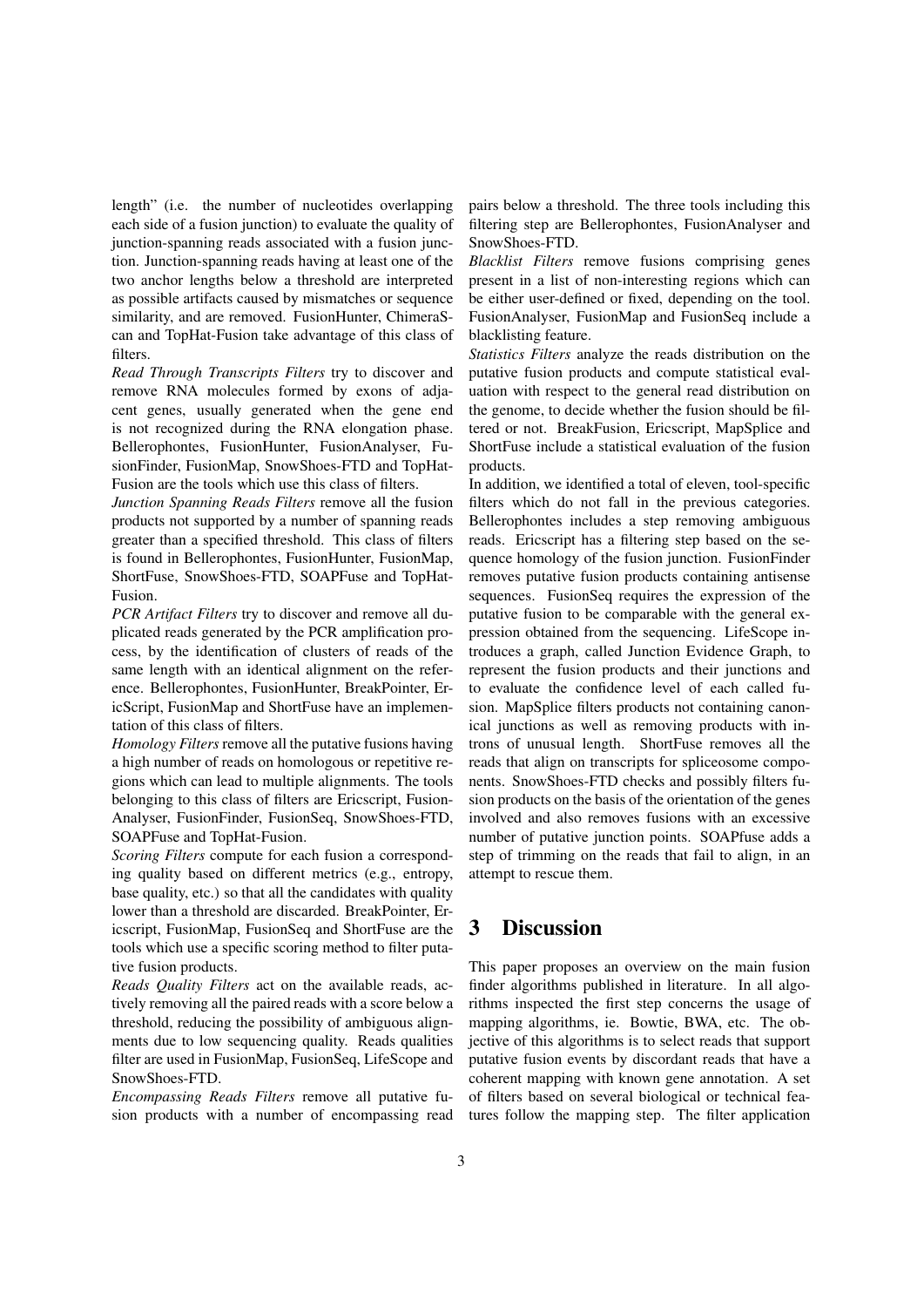| Tool name          | Readthrough             | Homologous              | Junction       | PCR A                   | Score                   | Pair                    | Reads          | <b>Statistics</b> | Anchor         | Encompass               | <b>Blacklist</b>        | Additional          |               |
|--------------------|-------------------------|-------------------------|----------------|-------------------------|-------------------------|-------------------------|----------------|-------------------|----------------|-------------------------|-------------------------|---------------------|---------------|
|                    |                         | Rep.                    | Spanning       | Artifact                |                         | Distance                | Quality        |                   | Length         |                         |                         | Specific            |               |
| Bellerophontes     | $\overline{X}$          |                         | $\overline{X}$ | $\overline{\mathbf{x}}$ |                         | $\overline{\mathbf{x}}$ |                |                   |                | $\overline{X}$          |                         | Ambiguous           |               |
|                    |                         |                         |                |                         |                         |                         |                |                   |                |                         |                         | Reads               |               |
| FusionHunter       | $\overline{\mathbf{x}}$ |                         | $\overline{X}$ | X                       |                         |                         |                |                   | $\overline{X}$ |                         |                         |                     |               |
| <b>BreakFusion</b> |                         |                         |                |                         |                         |                         |                | $\overline{X}$    |                |                         |                         |                     |               |
| Breakpointer       |                         |                         |                | $\overline{X}$          | $\overline{\mathbf{x}}$ |                         |                |                   |                |                         |                         |                     |               |
| ChimeraScan        |                         |                         |                |                         |                         | $\overline{\mathbf{x}}$ |                |                   | $\overline{X}$ |                         |                         |                     |               |
| deFuse             |                         |                         |                |                         |                         | $\overline{X}$          |                |                   |                |                         |                         |                     |               |
| <b>EBARDenovo</b>  |                         |                         |                |                         |                         |                         |                |                   |                |                         |                         |                     |               |
| Ericscript         |                         | $\overline{\mathbf{x}}$ |                | $\overline{\mathbf{x}}$ | X                       |                         |                | $\overline{X}$    |                |                         |                         | Junction Ho-        |               |
|                    |                         |                         |                |                         |                         |                         |                |                   |                |                         |                         | mology              |               |
| FusionAnalyser     | $\overline{\mathbf{x}}$ | $\overline{\mathbf{x}}$ |                |                         |                         |                         |                |                   |                | $\overline{\mathbf{x}}$ | $\overline{\mathbf{x}}$ |                     |               |
| FusionFinder       | $\overline{\mathbf{x}}$ | $\overline{\mathbf{x}}$ |                |                         |                         | $\overline{\mathbf{x}}$ |                |                   |                |                         |                         | Antisense           |               |
| FusionMap          | $\overline{\mathbf{x}}$ |                         | $\overline{X}$ | $\overline{X}$          | $\overline{\mathbf{x}}$ |                         | X              |                   |                |                         | $\overline{X}$          |                     |               |
| FusionSeq          |                         | $\overline{\mathbf{x}}$ |                |                         | $\overline{\mathbf{x}}$ |                         | $\overline{X}$ |                   |                |                         | $\overline{X}$          | Comparison          |               |
|                    |                         |                         |                |                         |                         |                         |                |                   |                |                         |                         | Chimera             |               |
|                    |                         |                         |                |                         |                         |                         |                |                   |                |                         |                         | Expression          |               |
|                    |                         |                         |                |                         |                         |                         |                |                   |                |                         |                         | with General        |               |
|                    |                         |                         |                |                         |                         |                         |                |                   |                |                         |                         | Expression          |               |
| LifeScope          |                         |                         |                |                         |                         |                         | $\overline{X}$ |                   |                |                         |                         | Junction Evi-       |               |
|                    |                         |                         |                |                         |                         |                         |                |                   |                |                         |                         | dence Graph         |               |
| MapSplice          |                         |                         |                |                         |                         |                         |                | $\overline{X}$    |                |                         |                         | Canonical           | Introns       |
|                    |                         |                         |                |                         |                         |                         |                |                   |                |                         |                         | Junctions           | Length        |
| ShortFuse          |                         |                         | $\overline{X}$ | $\overline{\mathbf{x}}$ | $\overline{\mathbf{x}}$ |                         |                | $\overline{X}$    |                |                         |                         |                     | Reads From    |
|                    |                         |                         |                |                         |                         |                         |                |                   |                |                         |                         |                     | Spliceosome   |
|                    |                         |                         |                |                         |                         |                         |                |                   |                |                         |                         |                     | components    |
| SnowShoes-FTD      | $\overline{\mathbf{x}}$ | $\overline{\mathbf{x}}$ | $\overline{X}$ |                         |                         |                         | $\overline{X}$ |                   |                | $\overline{X}$          |                         | <b>Fusion Genes</b> | excessive     |
|                    |                         |                         |                |                         |                         |                         |                |                   |                |                         |                         | Orientation         | putative junc |
|                    |                         |                         |                |                         |                         |                         |                |                   |                |                         |                         |                     | point         |
| <b>SOAPfuse</b>    |                         | $\overline{\mathbf{x}}$ | $\overline{X}$ |                         |                         | $\overline{\mathbf{x}}$ |                |                   |                |                         |                         | Trim-<br>Read       |               |
|                    |                         |                         |                |                         |                         |                         |                |                   |                |                         |                         | ming                |               |
| TopHat-Fusion      | $\overline{X}$          | $\overline{\mathbf{x}}$ |                |                         |                         |                         |                |                   | $\overline{X}$ |                         |                         |                     |               |

Table 2: Filters implemented by each fusion finder algorithms considered.

| Table 1: Fusion finder algorithms classification accord- |  |
|----------------------------------------------------------|--|
| ing to their alignment strategies.                       |  |

| <b>Tool Name</b>      | <b>Macro-Group</b>                        |  |  |  |  |
|-----------------------|-------------------------------------------|--|--|--|--|
| <b>Bellerophontes</b> | Paired-end + Fragmentation                |  |  |  |  |
| <b>BreakFusion</b>    | Whole Paired-end                          |  |  |  |  |
| <b>Breakpointer</b>   | <b>Statistical Information Exploiting</b> |  |  |  |  |
| ChimeraScan           | Paired-end + Fragmentation                |  |  |  |  |
| deFuse                | whole paired-end                          |  |  |  |  |
| <b>EBARDenovo</b>     | Direct Fragmentation                      |  |  |  |  |
| Ericscript            | Whole Paired-end                          |  |  |  |  |
| <b>FusionAnalyser</b> | Whole Paired-end                          |  |  |  |  |
| FusionFinder          | Direct Fragmentation                      |  |  |  |  |
| FusionHunter          | Whole Paired-end                          |  |  |  |  |
| FusionMap             | Direct Fragmentation                      |  |  |  |  |
| FusionSeq             | Whole Paired-end                          |  |  |  |  |
| LifeScope             | Paired-end + Fragmentation                |  |  |  |  |
| MapSplice             | <b>Direct Fragmentation</b>               |  |  |  |  |
| ShortFuse             | Whole Paired-end                          |  |  |  |  |
| SnowShoes-FTD         | Whole Paired-end                          |  |  |  |  |
| SOAPfuse              | Whole Paired-end                          |  |  |  |  |
| TopHat-Fusion         | Paired-End + Fragmentation                |  |  |  |  |

can reduce the set of putative fusion products to those that could be real fusion products.

At the present time, there is no complete evaluation between tools on the same dataset. Only partial comparisons are available, typically in the papers proposing a new tool, against a subset of the algorithms considered in this review. Some of the evaluations are even in contrast among them, which is not surprising due to the lack of a common available benchmarks. For example EricScript offers a comparison of its performance in terms of CPU time and Area Under the Curve, a measure that estimates the accuracy of each algorithms to discriminate true and false positives. The comparisons have been done on synthetic dataset, against ChimeraScan, DeFuse, FusionMap and ShotFuse, and on real datasets, against DeFuse. Also SOAPFuse offers a detailed comparison an a real dataset. The authors compare its algorithm with respect to DeFuse, TopHatFusion, FusionHunter, ChimeraScan and SnowShoes in terms of CPU time, memory usage and detection of known fusions.

In Carrara et al [7] we observed for all examined tools a very high number of false positive. Unfortunately, the specificity of the tool is not reported in most of the original papers, but there is certainly a factor that may hinder the applicability of the tools in many contexts. The different performances of fusion finder algorithms could be imputed to the application of the filters that each tool applies. Probably a good choice is to provide a clearer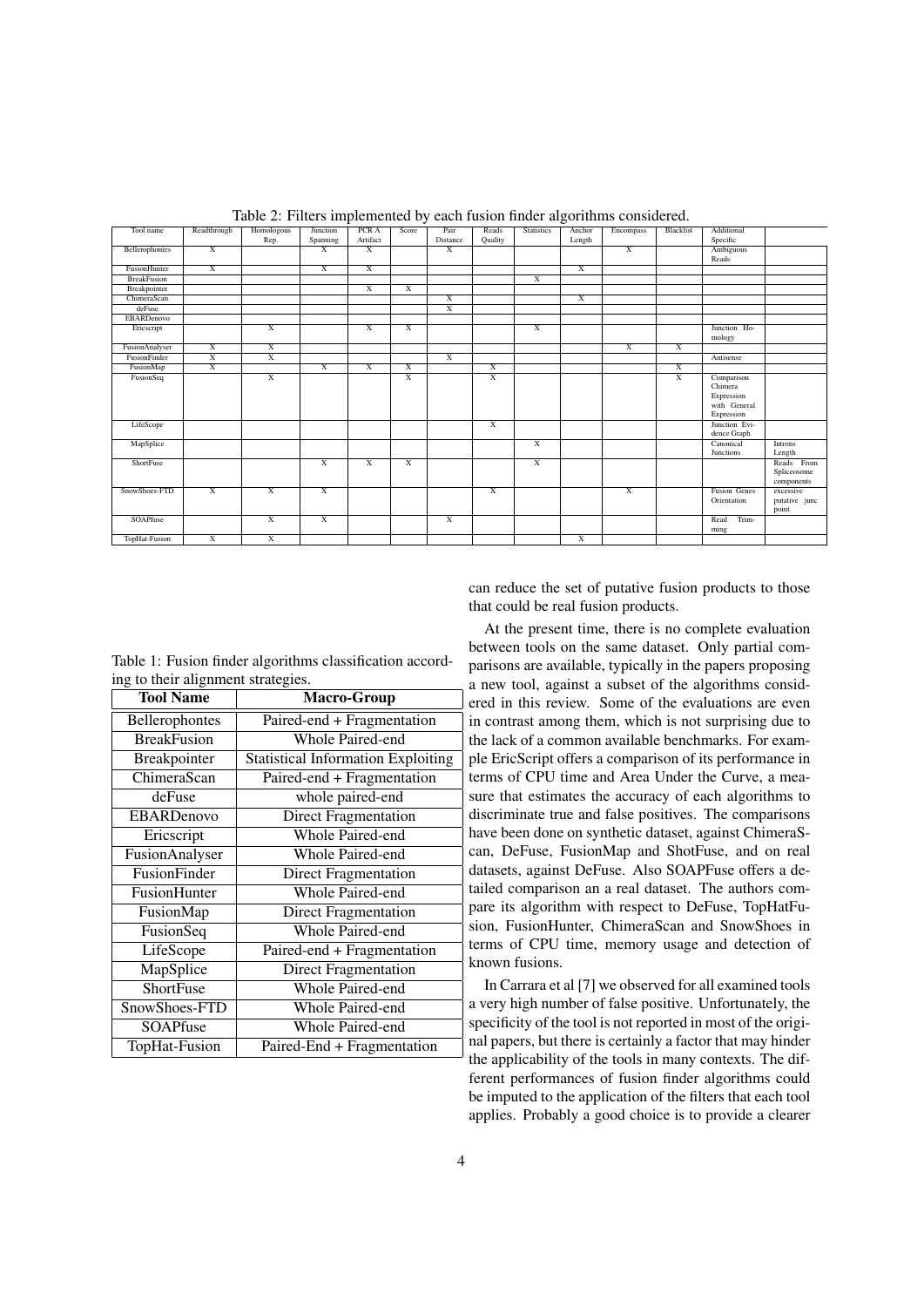separation between alignment and filter phase to offer a modularity usage of these tools. Thus, there is still some work to be done in the area of chimeras detection expecially concerning the definition of common benchmarks and increased specificity.

### 4 Acknowledgments

This study was funded by grants from the Epigenomics Flagship Project EPIGEN, MIUR-CNR; FP7-Health-2012-Innovation-1 NGS-PTL Grant no. 306242.

### References

- [1] Rowley J.D., "Letter: A new consistent chromosomal abnormality in chronic myelogenous leukaemia identified by quinacrine fluorescence and giemsa staining", *Nature 243*, pp. 290–293 (1975).
- [2] Magrangeas F, Pitiot G, Dubois S, Bragado-Nilsson E, Cherel M, Jobert S, Lebeau B, Boisteau O, Lethe B, and Mallet J et al, "Cotranscription and intergenic splicing of human galactose-1 phosphate uridylyltransferase and interleukin-11 receptor alpha-chain genes generate a fusion mrna in normal cells", *The Journal of biological chemistry 273*, pp. 16005–16010 (1998).
- [3] Maher C.A., Kumar-Sinha C., Cao X., Kalyana-Sundaram S., Han B., Jing X., Sam L., Barrette T., Palanisamy N., and Chinnaiyan A.M., "Transcriptome sequencing to detect gene fusions in cancer", *Nature 458*, pp. 97–101 (2009).
- [4] Maher C.A., Palanisamy N., Brenner J.C., Cao X., Kalyana-Sundaram S., Luo S., Khrebtukova I., Barrette T.R., Grasso C., Yu J., Lonigro R.J., Schroth G., Kumar-Sinha C., and Chinnaiyan A.M., "Chimeric transcript discovery by pairedend transcriptome sequencing", *Proceedings of the National Academy of Sciences of the United States of America 106*, pp. 12353–12358 (2009).
- [5] Ozsolak F. and Milos P.M., "Rna sequencing: advances, challenges and opportunities", *Nature reviews Genetics 12*, pp. 87–98 (2011).
- [6] Wang Q., Xia J., Jia P., Pao W., and Zhao Z., "Application of next generation sequencing to human

gene fusion detection: computational tools, features and perspectives", *Briefings in bioinformatics* (2012).

- [7] Carrara M., Beccuti M., Lazzarato F., Cavallo F., Cordero F., Donatelli S., and Calogero R.A., "State-of-the-art fusion-finder algorithms sensitivity and specificity", *BioMed research international* (2013).
- [8] Abate F., Acquaviva A., Paciello G., Foti C., Ficarra E., Ferrarini A., Delledonne M., Iacobucci I., Soverini S., Martinelli G., and Macii E., "Bellerophontes: an rna-seq data analysis framework for chimeric transcripts discovery based on accurate fusion model", *Bioinformatics 28*, pp. 2113–2121 (2012).
- [9] Chen K., Wallis J.W., Kandoth C., Kalicki-Veizer J.M., Mungall K.L., Mungall A.J., Jones S.J., Marra M.A., Ley T.J., Mardis E.R., Wilson R.K., Weinstein J.N., and Ding L., "Breakfusion: targeted assembly-based identification of gene fusions in whole transcriptome paired-end sequencing data", *Bioinformatics 28*, pp. 1923–1924 (2012).
- [10] Sun R., Love M.I., Zemojtel T., Emde A.K., Chung H.R., Vingron M., and Haas S.A., "Breakpointer: using local mapping artifacts to support sequence breakpoint discovery from single-end reads", *Bioinformatics 28*, pp. 1024–1025 (2012).
- [11] Iyer M.K., Chinnaiyan A.M., and Maher C.A., "Chimerascan: a tool for identifying chimeric transcription in sequencing data", *Bioinformatics 27*, pp. 2903–2904 (2011).
- [12] McPherson A., Hormozdiari F., Zayed A., Giuliany R., Ha G., Sun M.G., Griffith M., Heravi Moussavi A., Senz J., Melnyk N., Pacheco M., Marra M.A., Hirst M., Nielsen T.O., Sahinalp S.C., Huntsman D., and Shah S.P., "defuse: an algorithm for gene fusion discovery in tumor rnaseq data", *PLoS Computational Biology 7* (2011).
- [13] Chu H.T., Hsiao W.W., Chen J.C., Yeh T.J., Tsai M.H., Lin H., Liu Y.W., Lee S.A., Chen C.C., Tsao T.T., and Kao C.Y., "Ebardenovo: highly accurate de novo assembly of rna-seq with efficient chimera-detection", *Bioinformatics 29*, pp. 1004–1010 (2013).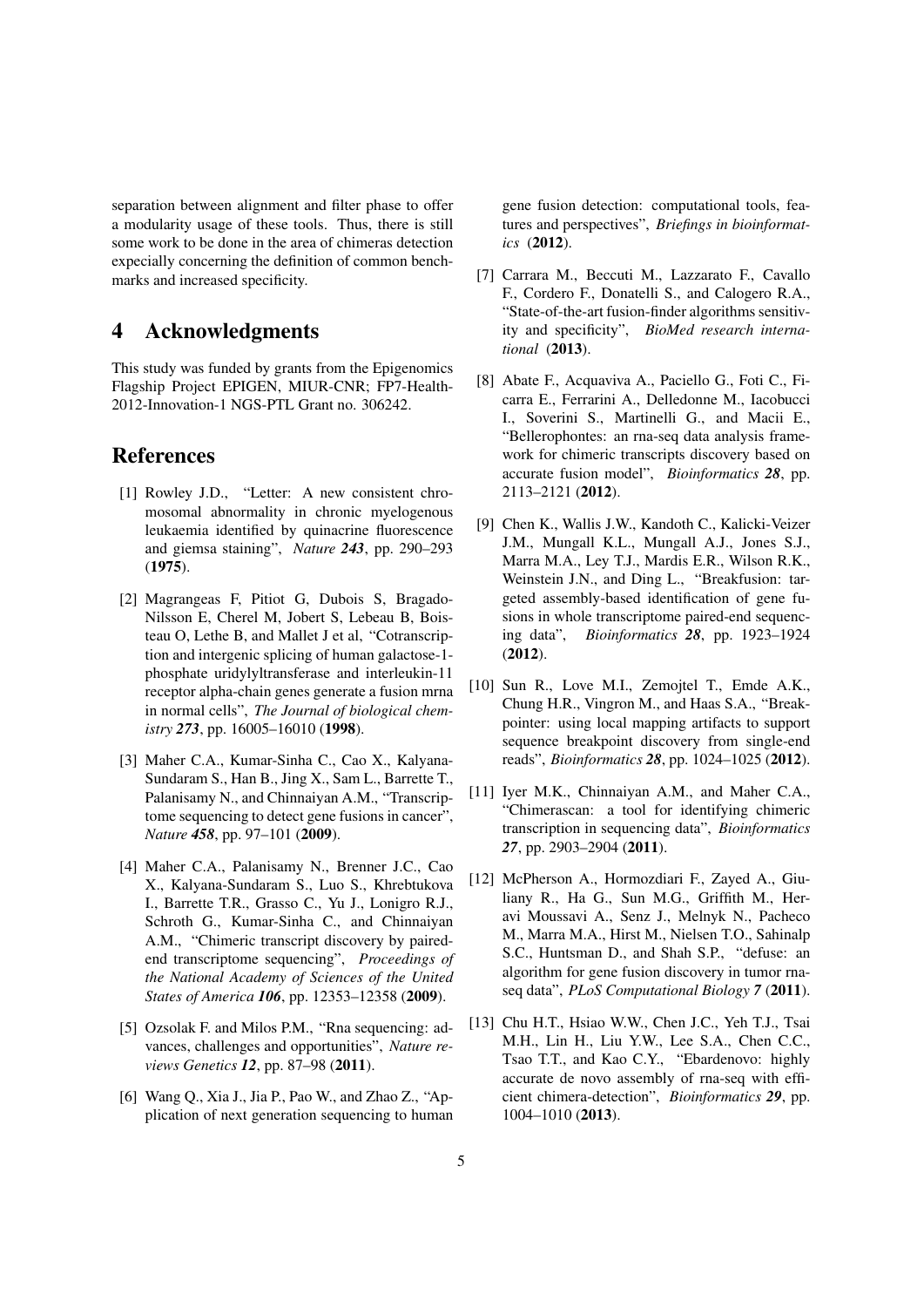- [14] Benelli M., Pescucci C., Marseglia G., Severgnini M., Torricelli F., and Magi A., "Discovering chimeric transcripts in paired-end rna-seq data by using ericscript", *Bioinformatics 28*, pp. 3232– 3239 (2012).
- [15] Piazza R., Pirola A., Spinelli R., Valletta S., Redaelli S., Magistroni V., and Gambacorti-Passerini C., "Fusionanalyser: a new graphical, event-driven tool for fusion rearrangements discovery", *Nucleic Acids Research 40*, pp. e123 (2012).
- [16] Francis R.W., Thompson-Wicking K., Carter K.W., Anderson D., Kees U.R., and Beesley A.H., "Fusionfinder: a software tool to identify expressed gene fusion candidates from rnaseq data", *PloS One 7*, pp. e39987 (2012).
- [17] Li Y., Chien J., Smith D.I., and Ma J., "Fusionhunter: identifying fusion transcripts in cancer using paired-end rna-seq", *Bioinformatics 27*, pp. 1708–1710 (2011).
- [18] Ge H., Liu K., Juan T., Fang F., Newman M., and Hoeck W., "Fusionmap: Detecting fusion genes from next-generation sequencing data at base-pair resolution", *Bioinformatics 27*, pp. 1922–1928 (2011).
- [19] Sboner A., Habegger L., Pflueger D., Terry S., Chen D.Z., Rozowsky J.S., Tewari A.K., Kitabayashi N., Moss B.J., Chee M.S., Demichelis F., Rubin M.A., and Gerstein M.B., "Fusionseq: a modular framework for finding gene fusions by analyzing paired-end rna-sequencing data", *Genome Biology 11*, pp. R104 (2010).
- [20] Sakarya O., Breu H., Radovich M., Chen Y., Wang Y.N., Barbacioru C., Utiramerur S., Whitley P.P., Brockman J.P., Vatta P., Zhang Z., Popescu L., Muller M.W., Kudlingar V., Garg N., Li C.Y., Kong B.S., Bodeau J.P., Nutter R.C., Gu J., Bramlett K.S., Ichikawa J.K., Hyland F.C., and Siddiqui A.S., "Rna-seq mapping and detection of gene fusions with a suffix array algorithm", *PLOS Computational Biology 8*, pp. e1002464 (2012).
- [21] Wang K., Singh D., Zeng Z., Coleman S.J., Huang Y., Savich G.L., He X., Mieczkowski P., Grimm S.A., Perou C.M., MacLeod J.N., Chiang D.Y.,

Prins J.F., and Liu J., "Mapsplice: accurate mapping of rna-seq reads for splice junction discovery", *Nucleic Acids Research 38*, pp. e178 (2010).

- [22] Kinsella M., Harismendy O., Nakano M., Frazer K.A., and Bafna V., "Sensitive gene fusion detection using ambiguously mapping rna-seq read pairs", *Bioinformatics 27*, pp. 1068–1075 (2011).
- [23] Asmann Y.W., Hossain A., Necela B.M., Middha S., Kalari K.R., Sun Z., Chai H.S., Williamson D.W., Radisky D., Schroth G.P., Kocher J.P., Perez E.A., and Thompson E.A., "A novel bioinformatics pipeline for identification and characterization of fusion transcripts in breast cancer and normal cell lines", *Nucleic Acids Research 39*, pp. e100 (2011).
- [24] Jia W., Qiu K., He M., Song P., Zhou Q., Zhou F., Yu Y., Zhu D., Nickerson M.L., Wan S., Liao X., Zhu X., Peng S., Li Y., Wang J., and Gao G., "Soapfuse: an algorithm for identifying fusion transcripts from paired-end rna-seq data", *Genome Biology 14*, pp. R12 (2013).
- [25] Kim D. and Salzberg L., "Tophat-fusion: an algorithm for discovery of novel fusion transcripts", *Genome Biology 12*, pp. R72 (2011).
- [26] Langmead B., Trapnell C., Pop M., and Salzberg SL., "Ultrafast and memory-efficient alignment of short dna sequences to the human genome", *Genome Biology 10* (2009).
- [27] Li H. and Durbin R., "Fast and accurate short read alignment with burrows-wheeler transform", *Bioinformatics 25*, pp. 1754–1760 (2009).